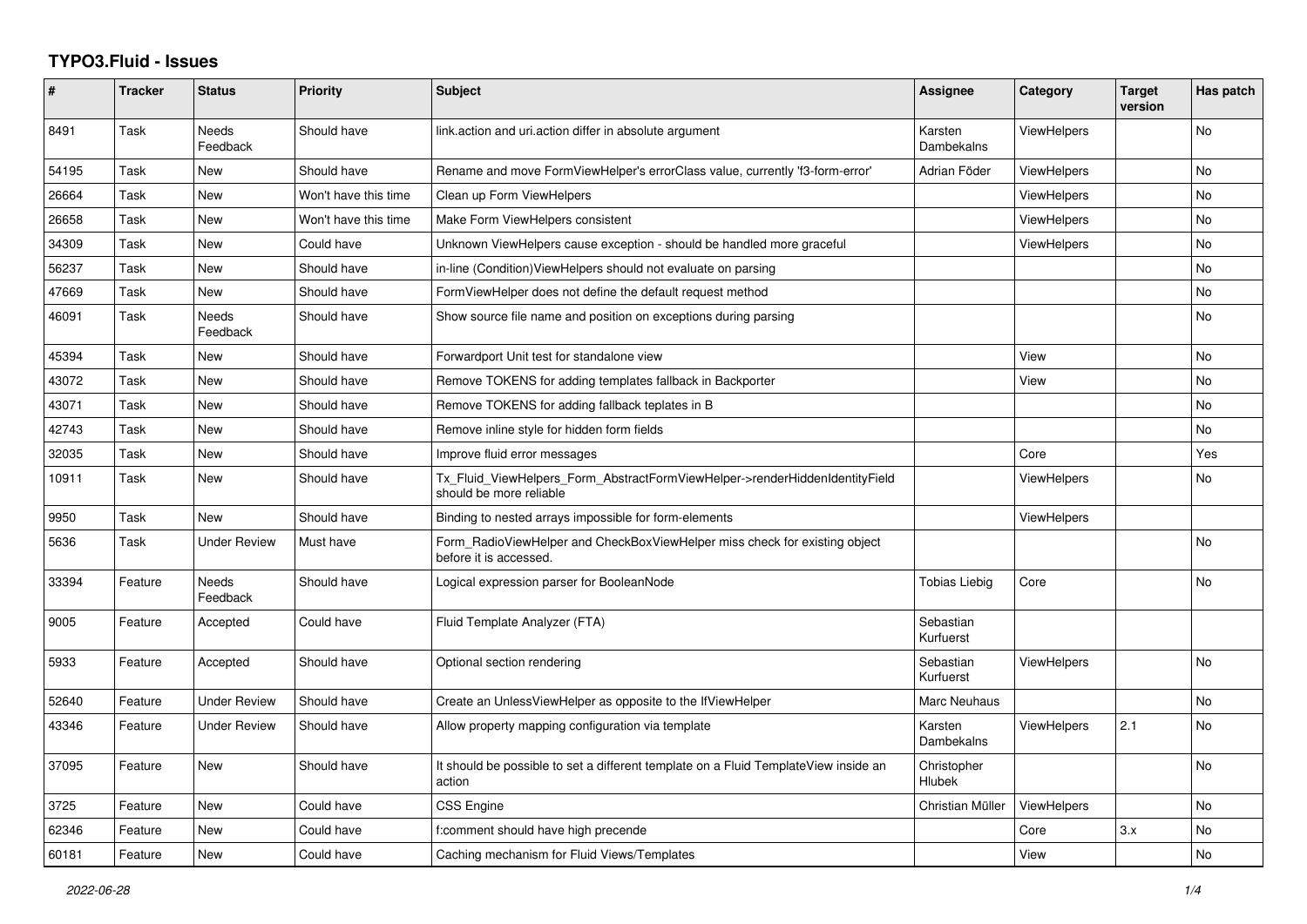| $\sharp$ | <b>Tracker</b> | <b>Status</b>       | <b>Priority</b> | <b>Subject</b>                                                                     | <b>Assignee</b>        | Category           | <b>Target</b><br>version | Has patch |
|----------|----------------|---------------------|-----------------|------------------------------------------------------------------------------------|------------------------|--------------------|--------------------------|-----------|
| 48355    | Feature        | New                 | Could have      | Assign output of viewhelper to template variable for further processing.           |                        |                    |                          |           |
| 36559    | Feature        | New                 | Could have      | New widget progress bar                                                            |                        |                    |                          | Yes       |
| 30555    | Feature        | New                 | Could have      | Make TagBuilder more extensible                                                    |                        | Core               |                          | No        |
| 10472    | Feature        | New                 | Could have      | Fluid Standalone distribution                                                      |                        | Core               |                          | No        |
| 8989     | Feature        | Needs<br>Feedback   | Could have      | Search path for fluid template files                                               |                        | View               |                          | No        |
| 7608     | Feature        | New                 | Could have      | Configurable shorthand/object accessor delimiters                                  |                        | Core               |                          | Yes       |
| 1907     | Feature        | <b>New</b>          | Could have      | Default values for view helpers based on context                                   |                        | Core               |                          |           |
| 60271    | Feature        | <b>New</b>          | Should have     | Paginate viewhelper, should also support arrays                                    |                        |                    |                          | <b>No</b> |
| 60003    | Feature        | New                 | Should have     | Add required-Attribute to f:form.password                                          |                        | ViewHelpers        |                          | No        |
| 51277    | Feature        | <b>New</b>          | Should have     | ViewHelper context should be aware of actual file occurrence                       |                        |                    |                          | <b>No</b> |
| 49756    | Feature        | Under Review        | Should have     | Select values by array key in checkbox viewhelper                                  |                        |                    |                          | <b>No</b> |
| 46545    | Feature        | New                 | Should have     | Better support for arrays in options of SelectViewHelper                           |                        |                    |                          | No        |
| 46257    | Feature        | <b>Under Review</b> | Should have     | Add escape sequence support for Fluid                                              |                        | Core               |                          | No        |
| 45345    | Feature        | Needs<br>Feedback   | Should have     | Easy to use comments for fluid that won't show in output                           |                        |                    |                          |           |
| 45153    | Feature        | New                 | Should have     | f:be.menus.actionMenuItem - Detection of the current select option is insufficient |                        |                    |                          | <b>No</b> |
| 42397    | Feature        | New                 | Should have     | Missing viewhelper for general links                                               |                        |                    |                          | No        |
| 40081    | Feature        | New                 | Should have     | Allow assigned variables as keys in arrays                                         |                        |                    |                          | No        |
| 39936    | Feature        | New                 | Should have     | registerTagAttribute should handle default values                                  |                        | <b>ViewHelpers</b> |                          | <b>No</b> |
| 38130    | Feature        | New                 | Should have     | Checkboxes and multiple select fields should have an assignable default value      |                        |                    |                          | No        |
| 36410    | Feature        | New                 | Should have     | Allow templates to send arguments back to layout                                   |                        | <b>ViewHelpers</b> |                          | <b>No</b> |
| 33215    | Feature        | New                 | Should have     | RFC: Dynamic values in ObjectAccess paths                                          |                        |                    |                          | No        |
| 31955    | Feature        | New                 | Should have     | f:uri.widget                                                                       |                        | Widgets            |                          | No        |
| 9514     | Feature        | New                 | Should have     | Support explicit Array Arguments for ViewHelpers                                   |                        |                    |                          |           |
| 4704     | Feature        | New                 | Should have     | Improve parsing exception messages                                                 |                        | Core               |                          |           |
| 3291     | Feature        | Needs<br>Feedback   | Should have     | Cacheable viewhelpers                                                              |                        |                    |                          | No        |
| 51100    | Feature        | <b>New</b>          | Must have       | Links with absolute URI should have the option of URI Scheme                       |                        | <b>ViewHelpers</b> |                          | No        |
| 40998    | Bug            | <b>Under Review</b> | Should have     | Missing parent request namespaces in form field name prefix                        | Sebastian<br>Kurfuerst | ViewHelpers        | 1.1.1                    | No        |
| 28551    | <b>Bug</b>     | Accepted            | Should have     | (v4) backport VHTest                                                               | Sebastian<br>Kurfuerst |                    |                          | No        |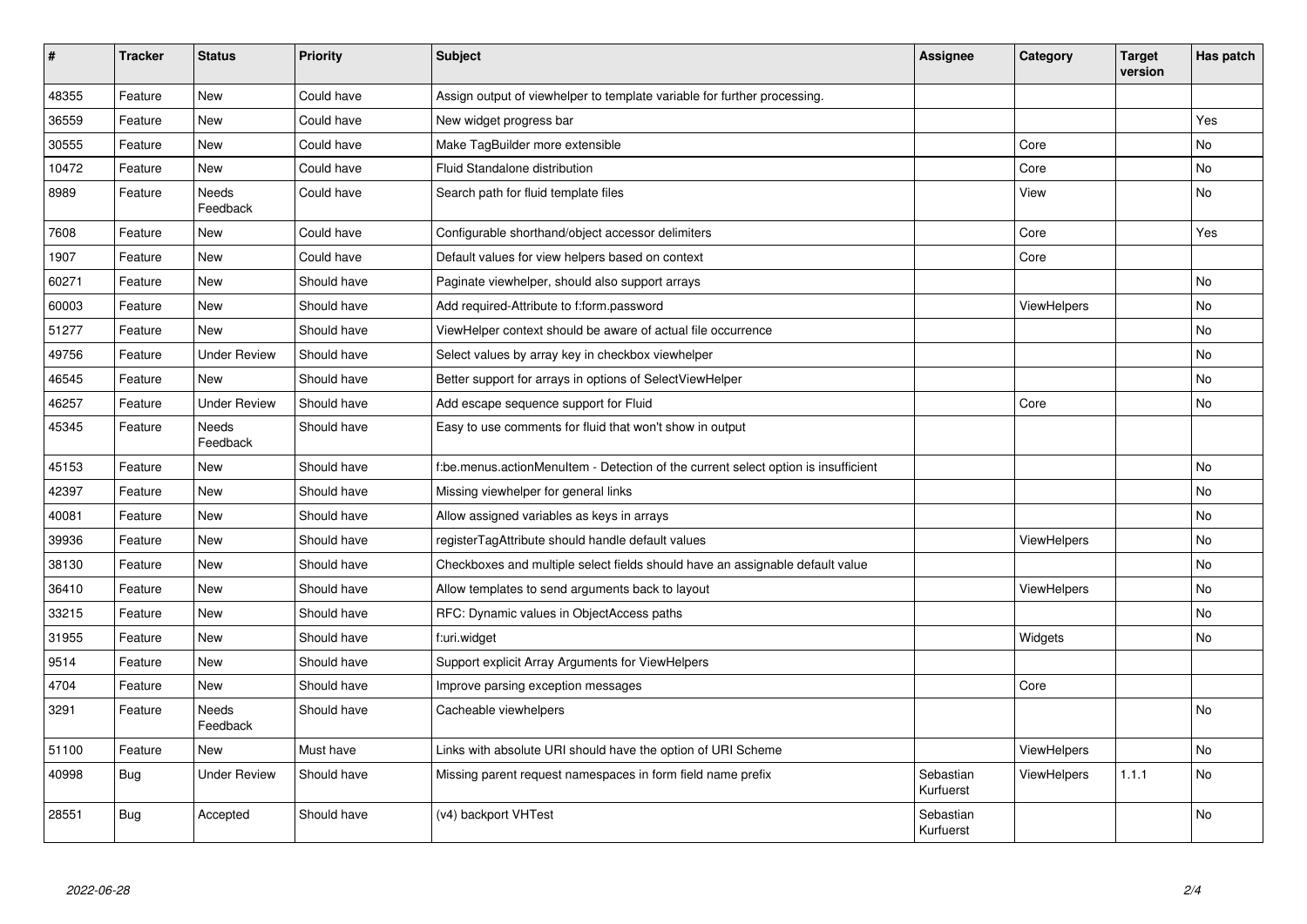| #     | <b>Tracker</b> | <b>Status</b>       | <b>Priority</b> | <b>Subject</b>                                                                            | Assignee                    | Category           | <b>Target</b><br>version | Has patch |
|-------|----------------|---------------------|-----------------|-------------------------------------------------------------------------------------------|-----------------------------|--------------------|--------------------------|-----------|
| 12863 | <b>Bug</b>     | <b>New</b>          | Should have     | Attributes of a viewhelper can't contain a '-'                                            | Sebastian<br>Kurfuerst      | Core               |                          | <b>No</b> |
| 33551 | <b>Bug</b>     | New                 | Must have       | View helper values break out of a partial scope                                           | Sebastian<br>Kurfuerst      | Core               |                          | No        |
| 36662 | Bug            | Needs<br>Feedback   | Should have     | Checked state isn't always correct when property is collection                            | Kevin Ulrich<br>Moschallski | ViewHelpers        | 1.1.1                    | No        |
| 55008 | Bug            | <b>Under Review</b> | Should have     | Interceptors should be used in Partials                                                   | Christian Müller            |                    |                          | <b>No</b> |
| 33628 | Bug            | Needs<br>Feedback   | Must have       | Multicheckboxes (multiselect) for Collections don't work                                  | Christian Müller            | ViewHelpers        |                          | <b>No</b> |
| 58862 | Bug            | Needs<br>Feedback   | Should have     | FormViewHelper doesn't accept NULL as value for \$arguments                               | Bastian<br>Waidelich        | <b>ViewHelpers</b> |                          | Yes       |
| 53806 | Bug            | <b>Under Review</b> | Should have     | Paginate widget maximumNumberOfLinks rendering wrong number of links                      | Bastian<br>Waidelich        | Widgets            |                          | No        |
| 59057 | Bug            | <b>Under Review</b> | Must have       | Hidden empty value fields shoud be disabled when related field is disabled                | Bastian<br>Waidelich        | ViewHelpers        |                          | <b>No</b> |
| 51239 | <b>Bug</b>     | <b>Under Review</b> | Must have       | AbstractViewHelper use incorrect method signature for "\$this->systemLogger->log()"       | Adrian Föder                | Core               |                          | Yes       |
| 65424 | Bug            | <b>Under Review</b> | Should have     | SelectViewHelper must respect option(Value Label)Field for arrays                         |                             | ViewHelpers        |                          | No        |
| 58983 | <b>Bug</b>     | <b>New</b>          | Should have     | format.date does not respect linebreaks and throws exception                              |                             |                    |                          | <b>No</b> |
| 58921 | Bug            | <b>New</b>          | Should have     | f:form.* VHs crash if NOT inside f:form but followed by f:form                            |                             |                    |                          | <b>No</b> |
| 54284 | <b>Bug</b>     | <b>New</b>          | Should have     | Default Option for Switch/Case VH                                                         |                             | ViewHelpers        |                          | <b>No</b> |
| 52591 | Bug            | <b>New</b>          | Should have     | The Pagination Widget broken for joined objects                                           |                             |                    |                          | <b>No</b> |
| 52536 | <b>Bug</b>     | Under Review        | Should have     | Errorclass not set if no property-attribute set                                           |                             |                    |                          |           |
| 52419 | <b>Bug</b>     | <b>New</b>          | Should have     | Wrong PHPDocs notation for default value inline f:translate viewhelper                    |                             |                    | 2.0                      | No        |
| 50888 | Bug            | <b>Under Review</b> | Should have     | WSOD by changing name of section and if Fluid caches are generated                        |                             |                    |                          | No        |
| 49600 | Bug            | New                 | Should have     | f:form tag shown as a HTML on frontend                                                    |                             | <b>ViewHelpers</b> |                          | No        |
| 47006 | Bug            | <b>Under Review</b> | Should have     | widget identifier are not unique                                                          |                             |                    |                          | No        |
| 46289 | Bug            | Needs<br>Feedback   | Should have     | Enable Escaping Interceptor in XML request format                                         |                             | View               | 2.0.1                    | No        |
| 44234 | <b>Bug</b>     | Under Review        | Should have     | selectViewHelper's sorting does not respect locale collation                              |                             | ViewHelpers        | 2.1                      | <b>No</b> |
| 39990 | Bug            | New                 | Should have     | Same form twice in one template: hidden fields for empty values are only rendered<br>once |                             | Core               |                          | <b>No</b> |
| 37619 | Bug            | <b>New</b>          | Should have     | Fatal Error when using variable in name attribute of Section ViewHelper                   |                             | <b>ViewHelpers</b> |                          | <b>No</b> |
| 36655 | Bug            | <b>New</b>          | Should have     | <b>Pagination Links</b>                                                                   |                             | Widgets            |                          | <b>No</b> |
| 34682 | Bug            | <b>Under Review</b> | Should have     | Radio Button missing checked on validation error                                          |                             | <b>ViewHelpers</b> |                          | No        |
| 30937 | <b>Bug</b>     | New                 | Should have     | CropViewHelper stringToTruncate can't be supplied so it can't be easily extended          |                             | ViewHelpers        |                          | Yes       |